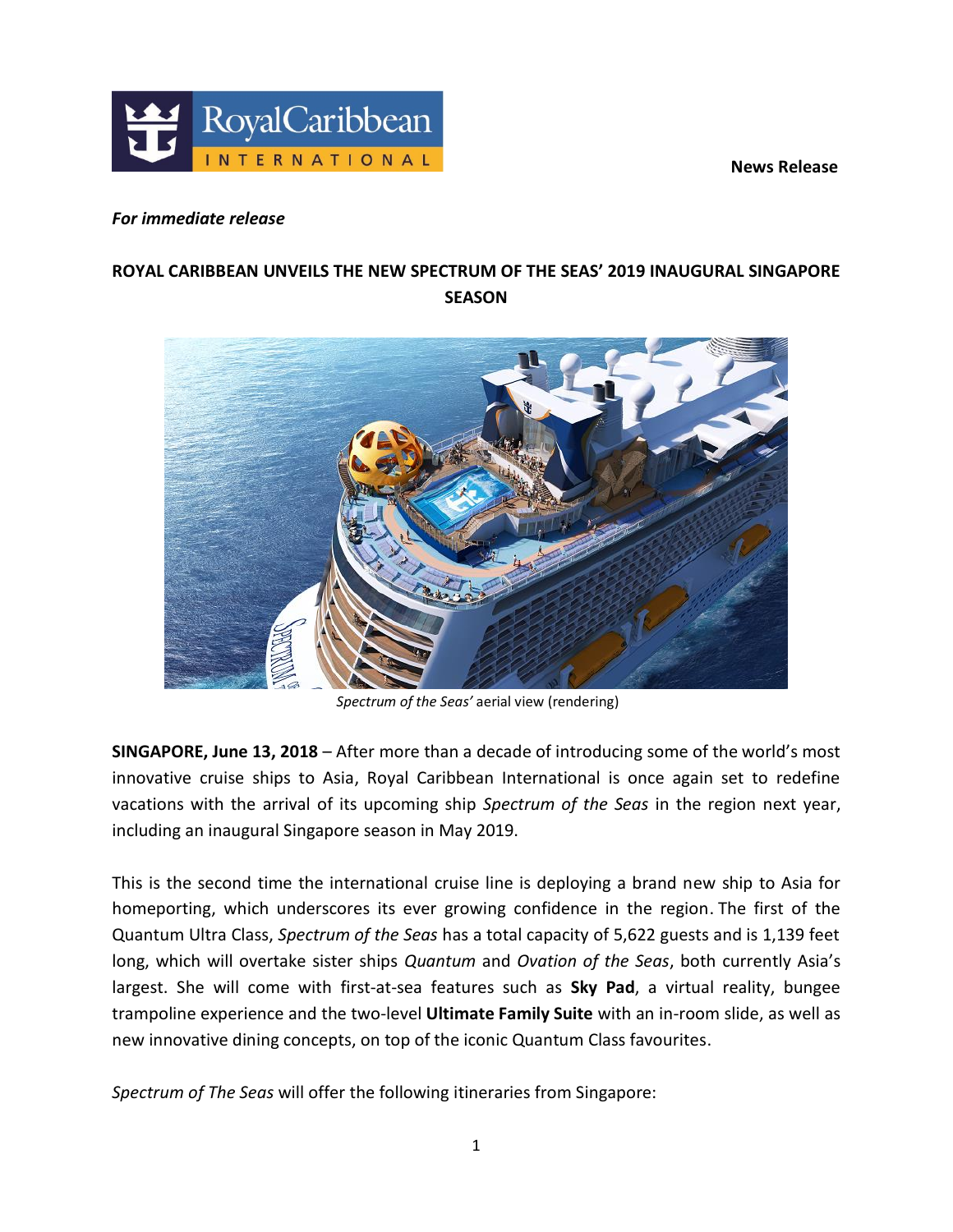- A 3-night cruise to Kuala Lumpur (Port Klang) on May 18
- A 4-night cruise to Penang on May 21
- A 9-night one-way cruise from Singapore to Shanghai, calling at Ho Chi Minh City, Nha Trang and Hong Kong (with an overnight stay) on May 25.

#### **First-At-Sea Adventures**

The first ship in the fleet custom built for the Asian market, will feature bold and unexpected experiences including the iconic **Sky Pad**, a virtual reality, bungee trampoline experience located on the aft of the ship. Guests will strap in and don their virtual reality headset to transport them to another time and planet. The out-of-this-world experience is for guests of all ages and can also be enjoyed without virtual reality headsets, for those who prefer to look out over the expansive ocean as they leap toward the sky.

### **Luxury Private Suite Enclave**

Debuting on the forward end of the ship is the cruise line's **first private enclave for suite guests**. Guests booked in the suites will have exclusive card key access, a private elevator and outdoor space for relaxing and a dedicated restaurant and lounge.

For families that want to experience more quality time together, *Spectrum of the Seas* will introduce a two-level, 2,809-square-foot, **Ultimate Family Suite** accommodating up to 11 guests. The three-bedroom suite will include a master bedroom with an ensuite bathroom that extends above the sea level providing unparalleled ocean views, and two additional suites for grandparents and kids in the family. Perfect for the young and young-at-heart is an **in-room slide** and a **recreation room,** complete with surround sound equipment for everyone in the family to enjoy karaoke and movie or game nights.

## **Revolutionary Dining**

Guests onboard the 18-deck smartship will enjoy multiple restaurant venues with cuisines from around the globe, including an awe-inspiring three-level **Main Dining Room** serving a variety of International and Asian a la carte options, imaginative cuisine at **Wonderland**, **Jamie's Italian** by celebrity chef Jamie Oliver, **Izumi Japanese cuisine**, a new specialty restaurant **Sichuan Red** which will serve authentic Sichuan cuisine, and **Leaf and Bean** a traditional tea room and café parlour.

## **Transformative Entertainment Experiences**

New to the fleet is **Star Moment** a lively and energetic karaoke venue. Making a return are signature features such as the **North Star** elevated glass capsule, **RipCord by iFly** skydiving simulator, the **FlowRider** surfing simulator, **Bionic Bar**, transformative venues such as **Seaplex**, the largest indoor activity space at sea with new augmented reality walls and floors providing